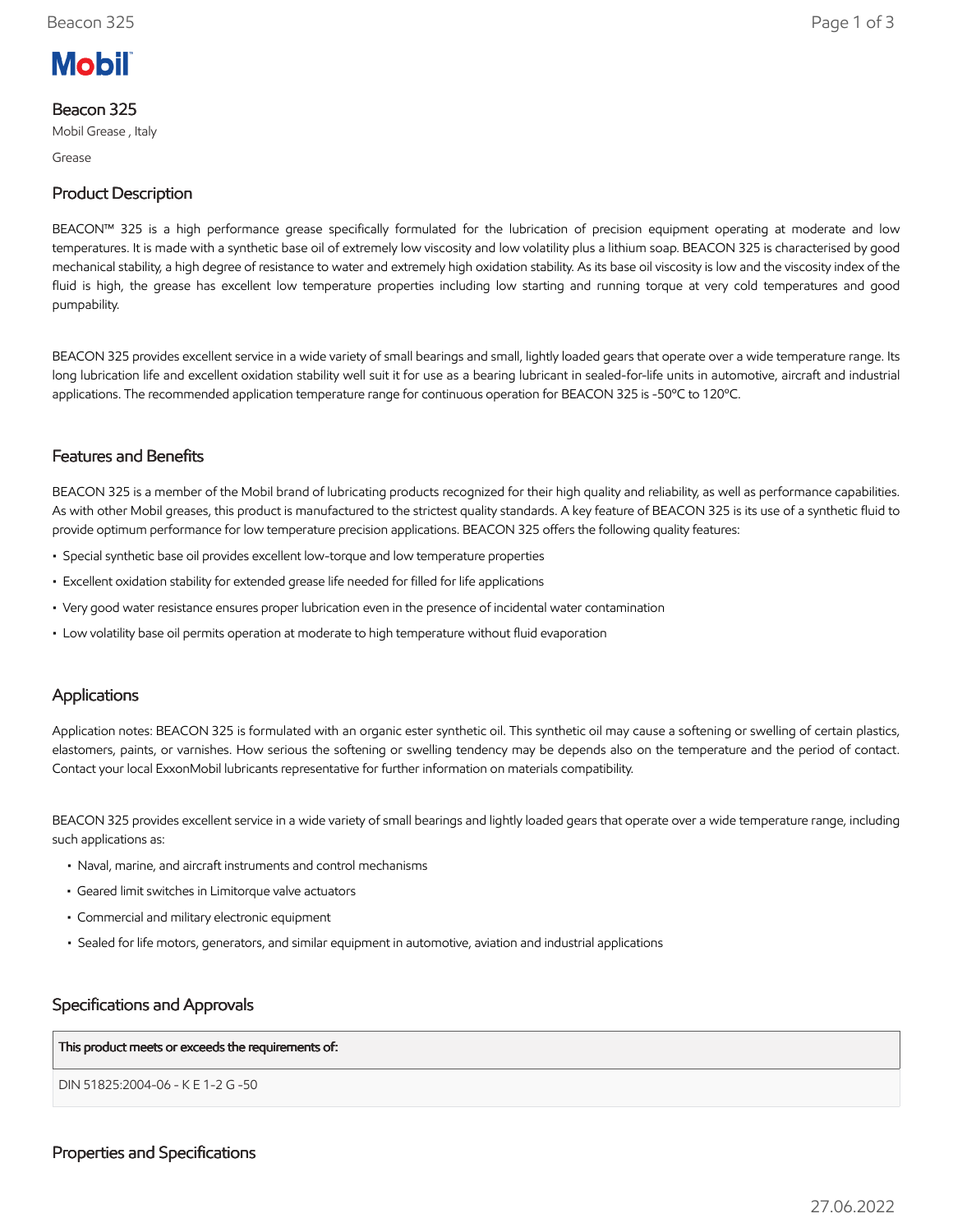### Beacon 325 Page 2 of 3

| Property                                                |                 |
|---------------------------------------------------------|-----------------|
| Grade                                                   | <b>NLGI 1.5</b> |
| Thickener Type                                          | Lithium         |
| Base Oil Viscosity of Greases @ 40 C, mm2/s, AMS 1697   | 12              |
| Color, Visual                                           | Tan             |
| Corrosion Preventive Properties, Rating, ASTM D1743     | <b>PASS</b>     |
| Dropping Point, °C, ASTM D2265                          | 180             |
| Oil Sep. 30H at 100C, mass %, FTMS 791-321.3            | 4               |
| Penetration, 100 Kx, FH 25C, 0.1 mm, D217 mod           | 285             |
| Thickener, wt%, AMS 1699                                | Lithium         |
| Viscosity, Apparent @ 20 s-1, -40 C, P, ASTM D1092(mod) | 7000            |
| Viscosity, Apparent @ 50 s-1, -40 C, P, ASTM D1092(mod) | 3500            |

## Health and safety

Health and Safety recommendations for this product can be found on the Material Safety Data Sheet (MSDS) @ [http://www.msds.exxonmobil.com/psims](http://www.msds.exxonmobil.com/psims/psims.aspx) /psims.aspx

All trademarks used herein are trademarks or registered trademarks of Exxon Mobil Corporation or one of its subsidiaries unless indicated otherwise.

06-2020

#### Esso Italiana s.r.l.

Via Castello della Magliana 25 00148, Roma, Italia

You can always contact our Technical Help Desk engineers on Mobil lubricants and services related questions:<https://www.mobil.it/it-it/contact-us>

800.011723

#### [http://www.exxonmobil.com](http://www.exxonmobil.com/)

Typical Properties are typical of those obtained with normal production tolerance and do not constitute a specification. Variations that do not affect product performance are to be expected during normal manufacture and at different blending locations. The information contained herein is subject to change without notice. All products may not be available locally. For more information, contact your local ExxonMobil contact or visit [www.exxonmobil.com](http://www.exxonmobil.com/)

ExxonMobil is comprised of numerous affiliates and subsidiaries, many with names that include Esso, Mobil, or ExxonMobil. Nothing in this document is intended to override or supersede the corporate separateness of local entities. Responsibility for local action and accountability remains with the local ExxonMobil-affiliate entities.

Energy lives here™